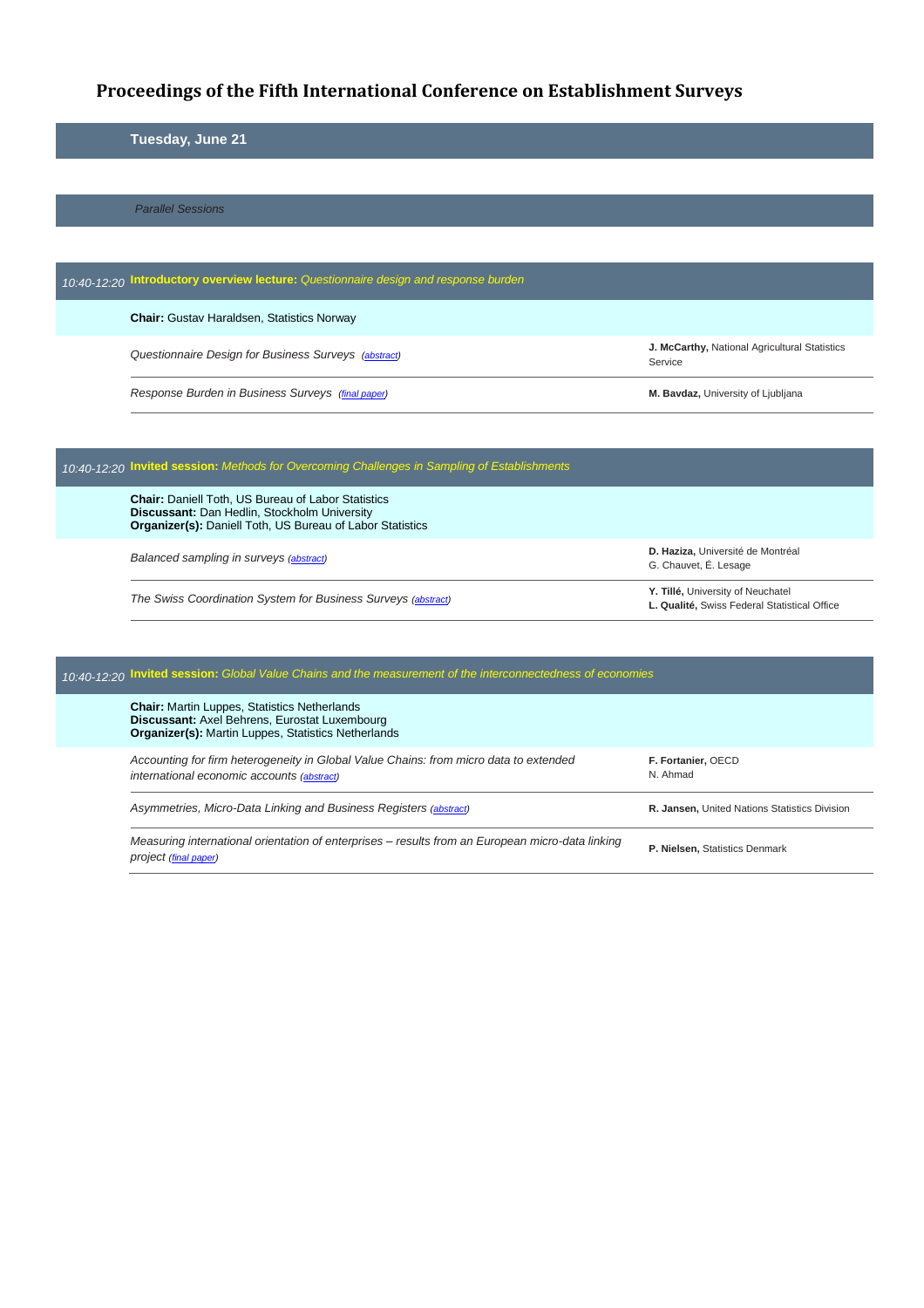| 10:40-12:20 Topic contributed session: Innovations in nonresponse adjustment methods                                                      |                                                                         |
|-------------------------------------------------------------------------------------------------------------------------------------------|-------------------------------------------------------------------------|
| <b>Chair:</b> Kennon Copeland, NORC at the University of Chicago<br><b>Organizer(s):</b> Laura Bechtel, US Census Bureau                  |                                                                         |
| Handling Nonresponse in Model-Based Cut-off Samples via Prediction-Based Imputation (abstract)                                            | S. Adeshiyan, U.S. Energy Information<br>Administration                 |
| Imputations' Reaction to Data: Exploring the Boundaries and Utility of IVEware and Iterative<br>Sequential Regression (ISR) (final paper) | D. Miller, National Agricultural Statistics Service<br>J. Lisic, A. Dau |
| Exact balanced random imputation (final paper)                                                                                            | G. Chauvet, ENSAI<br>W. Do Paco                                         |
| Hot Deck Imputation: How Many Times Can or Should a Donor Be Used? (final paper)                                                          | L. Bechtel, US Census Bureau<br>K. Thompson, Y. Gonzalez                |
| A discussion of weighting procedures for unit nonresponse (abstract)                                                                      | E. Lesage, INSEE<br>D. Haziza                                           |

### *10:40-12:20* **Contributed session:** *Frame creation and maintenance*

| <b>Chair:</b> Paul-André Salamin, University of Applied Sciences and Arts Western Switzerland                                                 |                                                                                    |
|-----------------------------------------------------------------------------------------------------------------------------------------------|------------------------------------------------------------------------------------|
| Creating and maintaining business registers (final paper)                                                                                     | <b>F. Sala.</b> Institute of Statistics Albania                                    |
| The French business registers system : How to improve the quality of the statistics by combining<br>different statistical units (final paper) | O. Haag, INSEE                                                                     |
| Handling survey feedback in business statistics (final paper)                                                                                 | F. Jonsson, Statistics Sweden<br>E. Elvers. J. Brewitz                             |
| The longitudinal aspect of enterprises; continuity on the basis of employees (abstract)                                                       | W. Kloek, Eurostat<br>R. Konen                                                     |
| Creating a Statistical Business Register in Mexico (abstract)                                                                                 | A. Blancas, Instituto Nacional de Estadística y<br>Geografía de México<br>S. Pérez |

#### *Parallel Sessions*

### *13:40-15:20* **Introductory overview lecture:** *Use of administrative data in statistical outputs*

**Chair:** Daniel Lewis, UK Office for National Statistics

*Editing and Imputation of Administrative Data [\(abstract\)](http://ww2.amstat.org/meetings/ices/2016/proceedings/019_ices15abstract00335.pdf)* **J. Hoogland**, Statistics Netherlands

*Use of Administrative Data in Statistical Outputs: Survey Estimation (<i>abstract*) **W. Yung, Statistics Canada**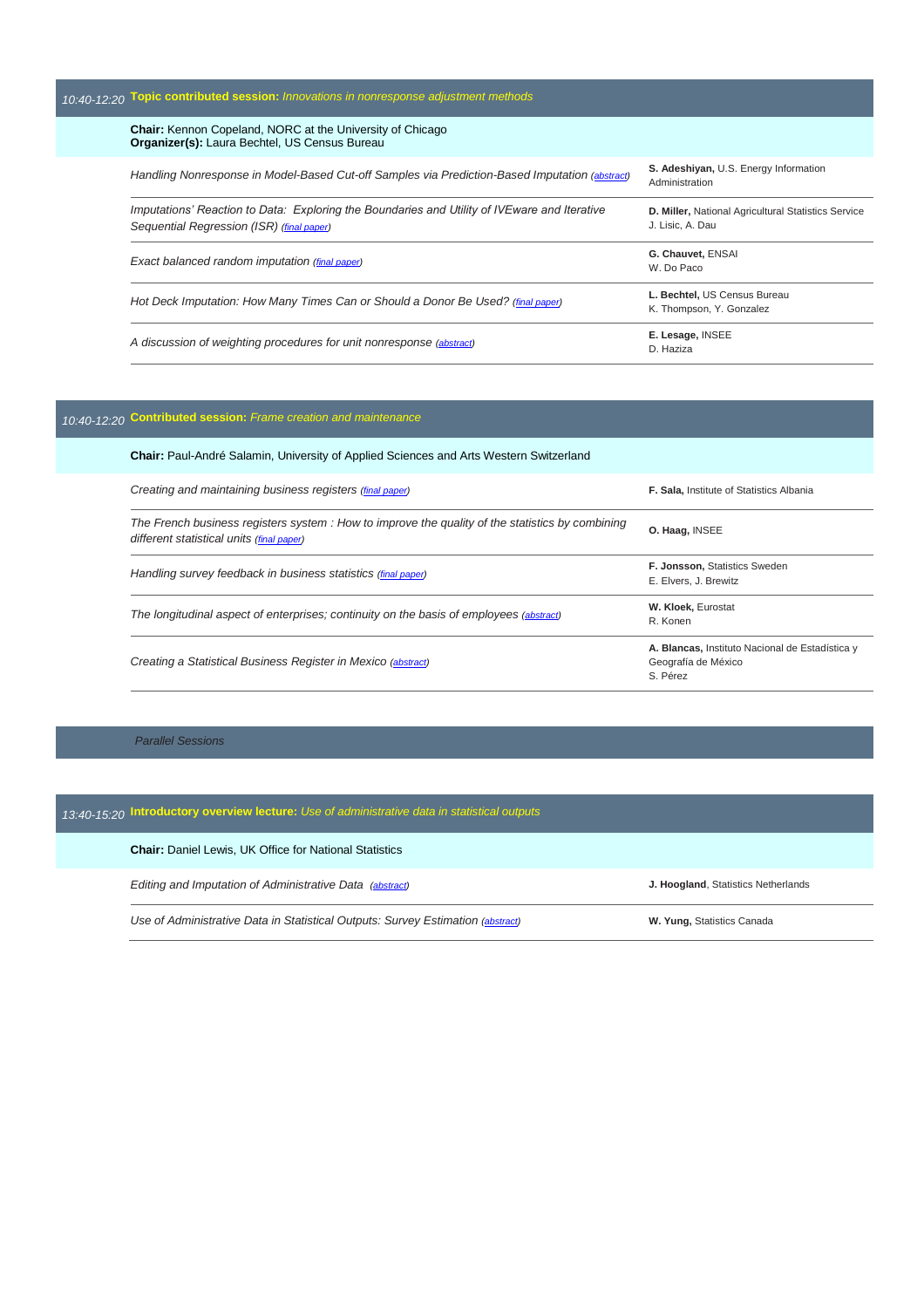| 13:40-15:20 Invited session: New directions using robust estimation in establishment surveys                                                            |                                                                   |
|---------------------------------------------------------------------------------------------------------------------------------------------------------|-------------------------------------------------------------------|
| Chair: Katherine J. Thompson, US Census Bureau<br>Discussant: David Haziza, Université de Montréal<br><b>Organizer(s): Mary Mulry, US Census Bureau</b> |                                                                   |
| Outlier robust small domain estimation via a bounded bootstrap (abstract)                                                                               | R. Chambers, University of Wollongong<br>P. Mokhtarian            |
| Improved scale estimation for Huber M-quantiles (abstract)                                                                                              | J. Dawber, University of Wollongong<br>N. Tzavidis, N. Salvati    |
| Practical outlier detection in business surveys using robust estimation (abstract)                                                                      | V. Todorov, United Nations Industrial<br>Development Organization |
| Setting M-estimation parameters for detection and treatment of influential values (final paper)                                                         | M. Mulry, US Census Bureau<br>et al.                              |

#### *13:40-15:20* **Invited session:** *Sampling, recruitment and interviewing in the development and testing of business survey questionnaires*

| <b>Chair:</b> Glenn White, National Academy of Sciences - Committee on National Statistics<br><b>Discussant:</b> Ger Snijkers, Statistics Netherlands<br><b>Organizer(s):</b> Jacqui Jones, Office for National Statistics, Paul Smith, University of Southampton |                                                            |
|-------------------------------------------------------------------------------------------------------------------------------------------------------------------------------------------------------------------------------------------------------------------|------------------------------------------------------------|
| Sampling and recruitment in cognitive interview studies for establishment surveys (joint final paper)                                                                                                                                                             | P. Smith, University of Southampton<br>R. James, M. Bavdaz |
| Design of data collection in cognitive interview studies for establishment surveys (joint final paper)                                                                                                                                                            | D. Moore, Washington State University<br>et al.            |
| Analyses and reporting in cognitive interview studies for establishment surveys (joint final paper)                                                                                                                                                               | M. Bavdaz, University of Libubjana<br>et al.               |

# *13:40-15:20* **Topic contributed session:** *Small, large, factoryless, international: Measuring business heterogeneity in the global economy*

| The Global Legal Entity Identifier System (GLEIS): the approach of INSEE (abstract)                                 | P. Schuhl, INSEE                                     |
|---------------------------------------------------------------------------------------------------------------------|------------------------------------------------------|
| Data linking and globalisation: Eurostat's project EuroGroups Register (EGR) (final paper)                          | A. Liotti, Eurostat<br>Z. Volfinger, S. Maus         |
| Identifying Factoryless Goods Production in the U.S. Statistical System (final paper)                               | W. Mockovak, US Bureau of Labor Statistics<br>et al. |
| Addressing users' needs: Statistics on the internationalisation of small and medium-sized<br>enterprises (abstract) | M. Lunati, OECD                                      |
| <b>Chair: Nadim Ahmad, OECD</b><br><b>Organizer(s): Mariarosa Lunati, OECD</b>                                      |                                                      |

## *13:40-15:20* **Contributed session:** *Sample design and methods*

| <b>Chair:</b> Desislava Nedyalkova, Swiss Federal Statistical Office                    |                                                                 |
|-----------------------------------------------------------------------------------------|-----------------------------------------------------------------|
| The use of spatial sampling to conduct representative firm surveys (abstract)           | D. Giuliani, University of Trento<br>et al.                     |
| New sampling design for the Swiss Job Statistics (final paper)                          | J. Nicoletti, Swiss Federal Statistical Office<br>D. Assoulin   |
| Local Pivotal Methods for Large Surveys (final paper)                                   | N. Cruze, National Agricultural Statistics Service<br>J. Lisic  |
| PPS sampling with panel rotation for estimating price indices on services (final paper) | A. van Delden, Statistics Netherlands<br>S. Scholtus, J. Burger |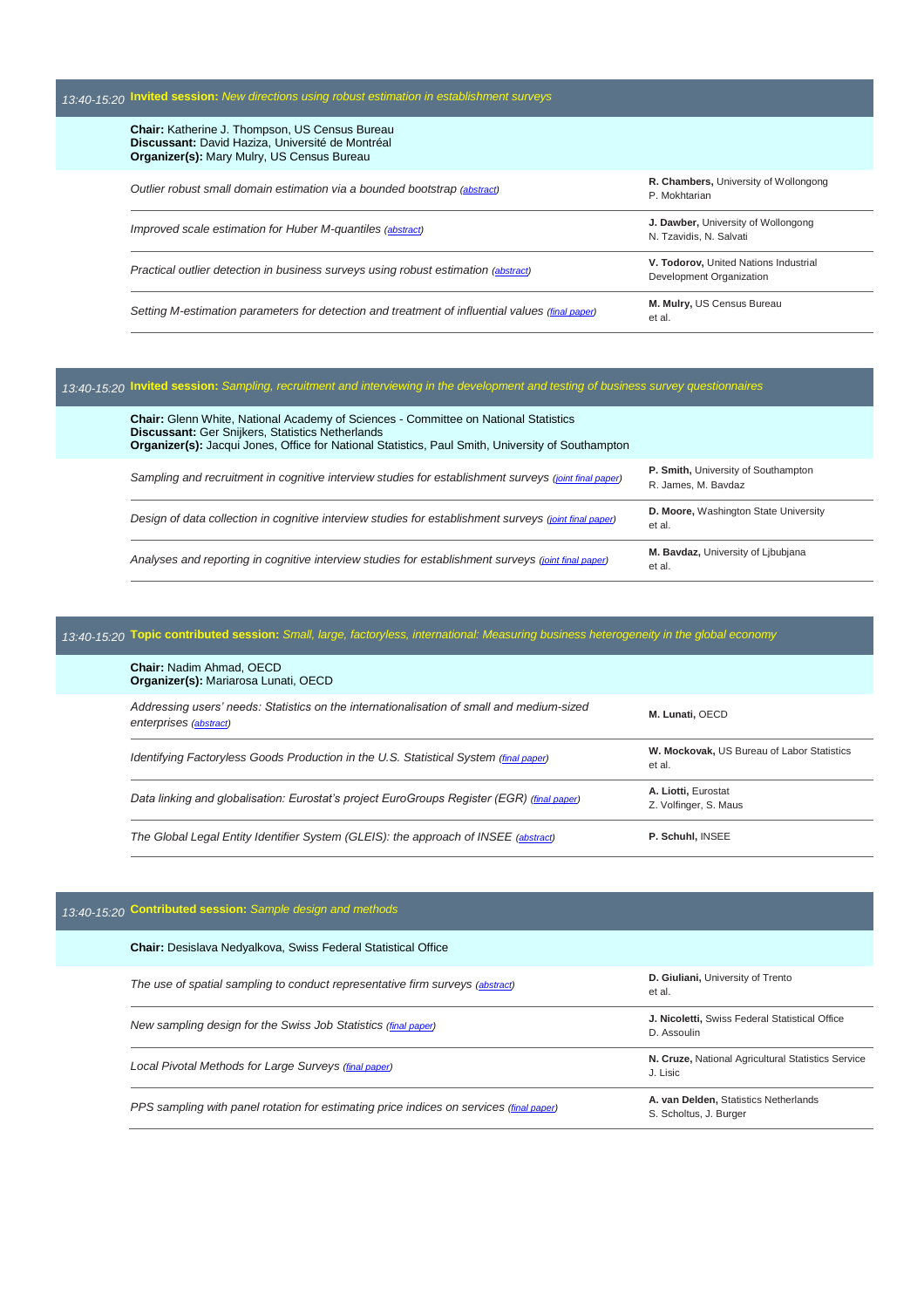| <b>Chair:</b> Stephen Kaputa, US Census Bureau                                                      |                                                        |
|-----------------------------------------------------------------------------------------------------|--------------------------------------------------------|
|                                                                                                     |                                                        |
| Responsive Design and Paradata: Paradata-Based Quality Indicators (abstract)                        | J. Wagner, University of Maryland                      |
| Responsive Data Collection Design: Tailoring Fieldwork Effort (abstract)<br>University<br>A. Luiten | <b>B. Schouten, Statistics Netherlands and Utrecht</b> |

| 15:50-17:30 Invited session: Integration of data sources: processing and estimation                                                                                                                                                 |                                                           |
|-------------------------------------------------------------------------------------------------------------------------------------------------------------------------------------------------------------------------------------|-----------------------------------------------------------|
| <b>Chair:</b> Beat Hulliger, University of Northwestern Switzerland<br><b>Discussant:</b> Ton de Waal, Statistics Netherlands & Tilburg University<br><b>Organizer(s):</b> Ton de Waal, Statistics Netherlands & Tilburg University |                                                           |
| Selective editing of multisource data based on latent class models (final paper)                                                                                                                                                    | M. Di Zio. Istat<br>U. Guarnera, R. Varriale              |
| How do I-SEE: Integrated Sampling, Editing and Estimation? (abstract)                                                                                                                                                               | L. Zhang, University of Southampton, Statistics<br>Norway |
| Removing the Gap between Annual and Sub-Annual Statistics based on Different Data Sources<br>(final paper)                                                                                                                          | J. Daalmans, Statistics Netherlands<br>et al.             |

# *15:50-17:30* **Invited session:** *Modernizing Statistical Production in Establishment Surveys through Standardization*

| <b>Chair:</b> Steven Vale, United Nations Economic Commission for Europe<br><b>Discussant: Daniel Gillman, US Bureau of Labor Statistics</b><br><b>Organizer(s): Daniel Gillman, US Bureau of Labor Statistics</b> |                                                           |
|--------------------------------------------------------------------------------------------------------------------------------------------------------------------------------------------------------------------|-----------------------------------------------------------|
| Modernization at the US Census Bureau (final paper)                                                                                                                                                                | W. Hazard, US Census Bureau                               |
| How metadata systems support the modernization of statistical production: the Istat experience<br>(final paper)                                                                                                    | M. Signore, Istat<br>et al.                               |
| Benefits of the handbook on business statistics; a first assessment (abstract)                                                                                                                                     | A. Andics, Hungarian Central Statistical Office<br>et al. |

| 15:50-17:30 Topic contributed session: Identifying characteristics of establishment response to inform data collection                                                             |                                                                            |
|------------------------------------------------------------------------------------------------------------------------------------------------------------------------------------|----------------------------------------------------------------------------|
| <b>Chair:</b> Polly Phipps, US Bureau of Labor Statistics<br>Organizer(s): Polly Phipps, US Bureau of Labor Statistics                                                             |                                                                            |
| Developing Response Metrics for the 2017 U.S. Economic Census (abstract)                                                                                                           | R. Struble, US Census Bureau<br>E. Fink. J. Lineback                       |
| An Analysis of Business Response Burden and Response Behaviour Using a Register of Data<br><b>Provision</b> (abstract)                                                             | <b>B. Lorenc, Statistics Sweden</b>                                        |
| Identifying Characteristics of Establishment Nonresponse in a Longitudinal Survey (final paper)                                                                                    | M. Earp, US Bureau of Labor Statistics<br>et al.                           |
| Adaptive Design in an Establishment Survey: Targeting, Applying and Measuring 'Optimal' Data<br>Collection Procedures in the Agricultural Resource Management Survey (final paper) | T. Wilson, National Agricultural Statistics Service<br>J. McCarthy, A. Dau |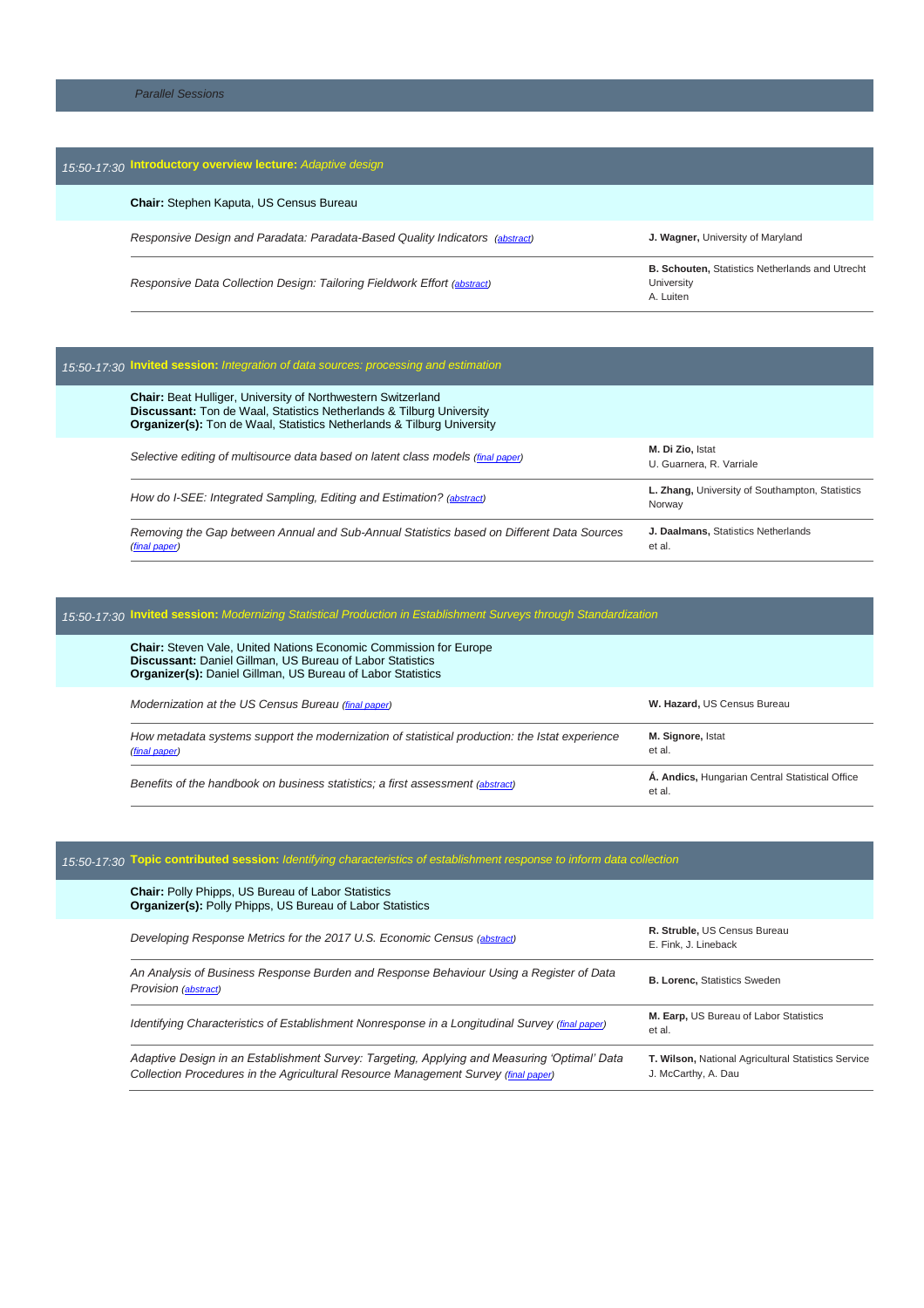## *15:50-17:30* **Contributed session:** *Measuring respondent burden*

#### **Chair:** *Lionel Qualité, Swiss Federal Statistical Office*

| Systematic measurement and monitoring of the response burden for business surveys and setting | E. Belak, Statistical Office of the Republic of |
|-----------------------------------------------------------------------------------------------|-------------------------------------------------|
| up the database for response burden indicators and standardised reporting on response burden  | Slovenia                                        |
| (abstract)                                                                                    | D. Oblak                                        |
| Developments in measuring the burden placed on businesses responding to statistical surveys   | A. Tucker, UK Office for National Statistics    |
| (abstract)                                                                                    | et al.                                          |
| The Relationship Between Response Burden and the Mode of Data Collection in Business          | J. Rouhunkoski, Statistics Finland              |
| Surveys: Experiences from the Finnish Road Freight Survey (abstract)                          | P. Godenhjelm                                   |

### *15:50-17:30* **Contributed session:** *Using the new data environment*

| <b>Chair: Peter Struijs, Statistics Netherlands</b>                                                                             |                                                                           |
|---------------------------------------------------------------------------------------------------------------------------------|---------------------------------------------------------------------------|
| BigData techniques supporting a short-term statistics survey (abstract)                                                         | T. Klimanek, K. Potocki, Statistical Office in<br>Poznan<br>J. Kowalewski |
| Opportunities and Challenges for using Big Administrative Data (final paper)                                                    | D. Talan, Bureau of Labor Statistics                                      |
| Primary Care Team Cohesion and Performance Outcomes for CVD Patients as Reflected in the<br>Electronic Health Record (abstract) | M. Mundt, University of Wisconsin-Madison<br>L. Zakletskaja               |
| Incorporating Mobile Mapping Instruments in the June Agricultural Survey Data Collection Effort<br>(final paper)                | D. Abreu, National Agricultural Statistics Service<br>et al.              |
| Redesigning surveys and the data collection process using administrative data (abstract)                                        | S. Biffignandi, University of Bergamo<br>A. Bianchi                       |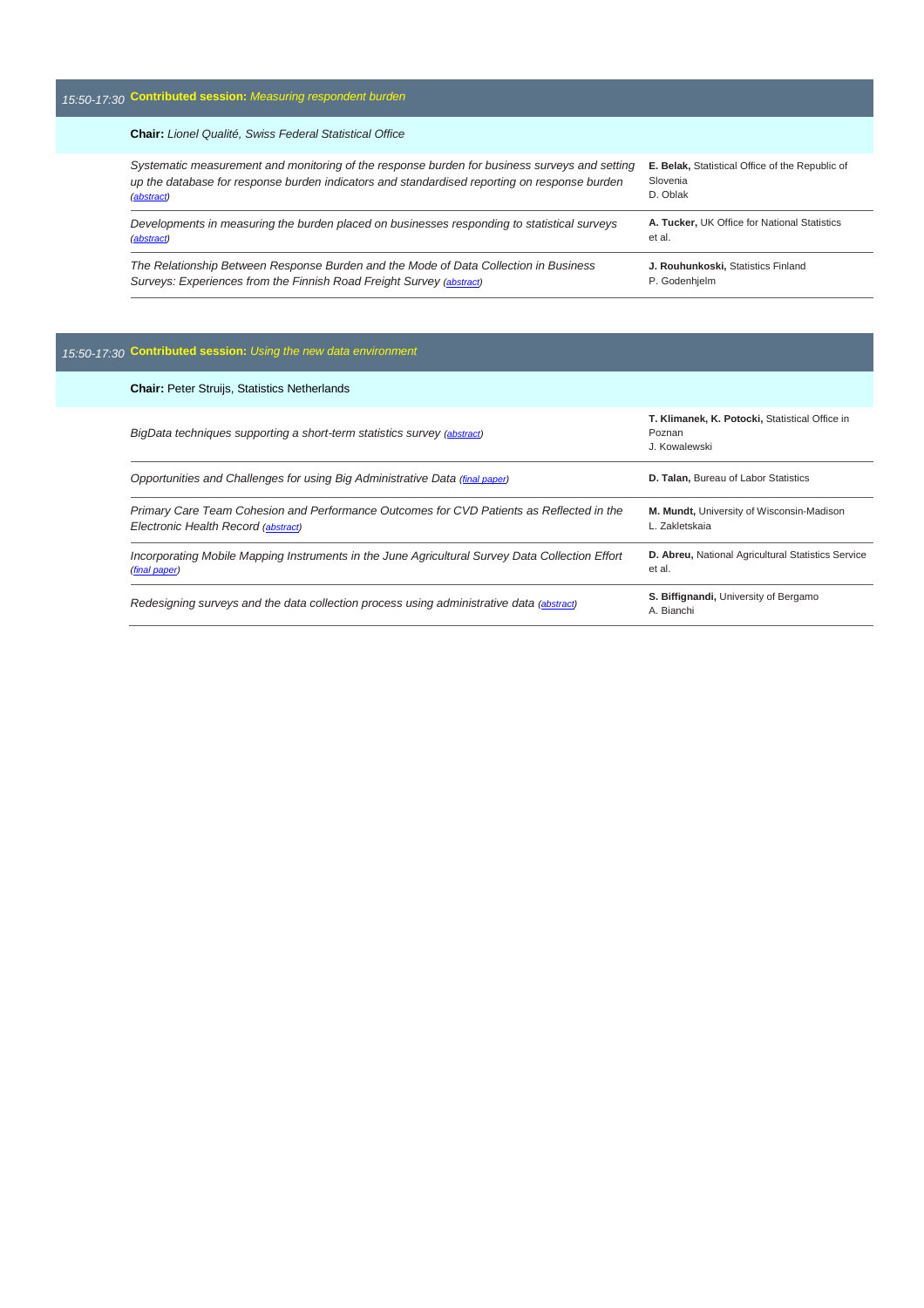#### **Wednesday, June 22**

*Parallel Sessions*

| 08:30-10:10 Introductory overview lecture: Imputation methods |                                                                      |                                    |
|---------------------------------------------------------------|----------------------------------------------------------------------|------------------------------------|
|                                                               | <b>Chair:</b> Darcy Miller, National Agricultural Statistics Service |                                    |
| Single Imputation (abstract)                                  |                                                                      | T. de Waal, Statistics Netherlands |
| Multiple Imputation (abstract)                                |                                                                      | R. Andridge, Ohio State University |

### *08:30-10:10* **Invited session:** *Adaptive Business Survey Design*

| <b>Chair: Barry Schouten, Statistics Netherlands and Utrecht University</b><br><b>Discussant: Daniell Toth, US Bureau of Labor Statistics</b><br><b>Organizer(s):</b> Barry Schouten, Statistics Netherlands and Utrecht University |                                                                 |
|-------------------------------------------------------------------------------------------------------------------------------------------------------------------------------------------------------------------------------------|-----------------------------------------------------------------|
| Adaptive Design Strategies for Nonresponse Follow-Up in Economic Surveys (abstract)                                                                                                                                                 | S. Kaputa, US Census Bureau<br>K. Thompson, L. Bechtel          |
| Use of nonresponse indicators in the Swedish Turnover in the Service Sector (TSS) (abstract)                                                                                                                                        | <b>O. Ståhl, Statistics Sweden</b><br>P. Lundquist, A. Lindblom |
| Aspects of Adaptive Total Design for O*NET (abstract)                                                                                                                                                                               | P. Biemer, RTI International<br>M. Berzofsky, J. Unangst        |

| 08:30-10:10 Invited session: International Trade & Globalisation |                                                                                                                                                                                                              |                                                                 |
|------------------------------------------------------------------|--------------------------------------------------------------------------------------------------------------------------------------------------------------------------------------------------------------|-----------------------------------------------------------------|
|                                                                  | <b>Chair: Steve MacFeely, UNCTAD</b><br><b>Discussant: Ronald Jansen, United Nations Statistics Division</b><br>Organizer(s): Steve MacFeely, Hubert Escaith, Mondher Mimouni, Joint UNCTAD-WTO-ITC proposal |                                                                 |
|                                                                  | The Challenges of Understanding International Trade in the Developing World (abstract)                                                                                                                       | A. Nicita, University College Cork<br>S. MacFeely               |
|                                                                  | Bilateral trade asymmetries, micro-data linking and the importance of national and global business<br>registers (abstract)                                                                                   | R. Jansen, UNSD                                                 |
|                                                                  | Analysing non-tariff measures: a survey-based approach (abstract)                                                                                                                                            | A. Benzakri, ITC<br>et al.                                      |
|                                                                  | 08:30-10:10 Topic contributed session: New approaches to research and development supporting establishment survey redesign                                                                                   |                                                                 |
|                                                                  | <b>Chair:</b> Kathleen Ott, National Agricultural Statistics Service<br>Organizer(s): Jennifer Beck, Alfred D Tuttle, US Census Bureau                                                                       |                                                                 |
|                                                                  | Using a collaborative approach and multi-method research to re-engineer a census of businesses<br>(abstract)                                                                                                 | J. Beck. US Census Bureau<br>et al.                             |
|                                                                  | Using the respondents' perspective in redesigning the survey on international trade in goods<br>(final paper)                                                                                                | M. Geurden-Slis, Statistics Netherlands<br>D. Giesen, L. Houben |
|                                                                  | Questionnaire Communication with Businesses: A Case Study (abstract)                                                                                                                                         | G. Haraldsen, Statistics Norway                                 |
|                                                                  | Generating business survey questionnaires using active metadata (abstract)                                                                                                                                   | T. Dubois, INSEE                                                |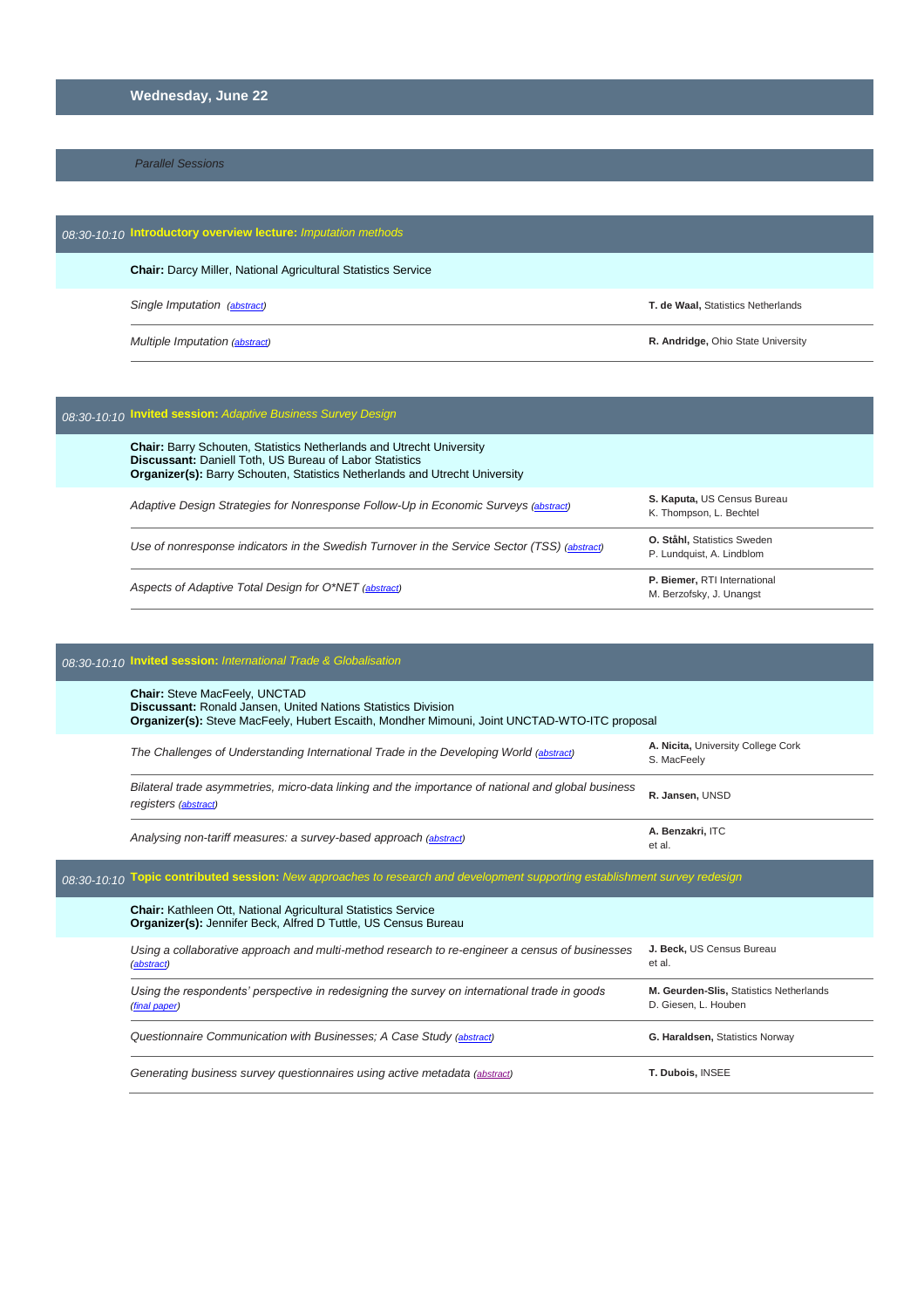*08:30-10:10* **Contributed session:** *Estimation using administrative data*

| <b>Chair: Jean-Marc Nicoletti, Swiss Federal Statistical Office</b>               |                                                           |  |
|-----------------------------------------------------------------------------------|-----------------------------------------------------------|--|
| Adjusting for Calendar Effects in Payroll Hours and Earnings Series (final paper) | N. Hudson. US Bureau of Labor Statistics<br>J. Mercurio   |  |
| Occupational Injuries and Employer Dynamics (abstract)                            | N. Nestoriak, US Bureau of Labor Statistics               |  |
| Flash estimates for short term statistics (abstract)                              | A. Meraner, Statistics Austria<br>M. Fröhlich, A. Kowarik |  |
| Automatic balancing of the national accounts (abstract)                           | A. Lennmalm. Statistics Sweden<br>et al.                  |  |

#### *08:30-10:10* **Contributed session:** *Mixed mode data collection*

#### **Chair:** Martin Karlberg, Eurostat *Web Collection in the Quarterly Census of Employment and Wages Program (final [paper\)](http://ww2.amstat.org/meetings/ices/2016/proceedings/072_ices15Final00299.pdf)* **S. Stang,** US Bureau of Labor Statistics E. Thomas *Is moving establishment surveys from mail to web a good or bad decision in terms of perfomance and data quality [\(abstract\)](http://ww2.amstat.org/meetings/ices/2016/proceedings/073_ices15Abstract00170.pdf)* **G. Haas,** Institute for Employment Research et al. *The efficiencies of fax in surveys of clinical establishments: observations from a multi-mode survey of Ambulatory Surgery Centers (final [paper\)](http://ww2.amstat.org/meetings/ices/2016/proceedings/074_ices15Final00152.pdf)* **N. Teixeira,** Westat et al. *Use of mixed modes in establishment surveys: associated establishment characteristics and*  differences in survey responses in the 2014 National Study of Long-Term Care Providers [\(abstract\)](http://ww2.amstat.org/meetings/ices/2016/proceedings/075_ices15Abstract00134.pdf) **M. Sengupta,** National Center for Health **Statistics** L. Harris-Kojetin *From Experimental Testing to Reality: Outcomes from Mixed-mode Implementation of the 2014 National Survey of Business Competitiveness (final [paper\)](http://ww2.amstat.org/meetings/ices/2016/proceedings/076_ices15final00063.pdf)* **D. Moore,** Washington State University T. Wojan

#### *Parallel Sessions*

### *10:40-12:20* **Introductory overview lecture:** *Economic classification - industry/activity vs. product*

| <b>Chair:</b> Wesley Yung, Statistics Canada                                                                        |                                            |
|---------------------------------------------------------------------------------------------------------------------|--------------------------------------------|
| Part 1 - Overview of Industry/Activity and Product Classification Systems in North America and<br>Europe (abstract) | K. Blomqvist, Statistics Sweden<br>A. Baer |
| Part 2 - Practical Applications of Economic Classification Systems for Establishment Surveys<br>(abstract)          | A. Baer, US Census Bureau<br>K. Blomavist  |

#### *10:40-12:20* **Invited session:** *Statistical inference in the presence of missing survey data: a CANSSI session*

| <b>Chair:</b> David Haziza, Université de Montréal<br><b>Organizer(s):</b> David Haziza, Université de Montréal |                                                                                                |                                                                |
|-----------------------------------------------------------------------------------------------------------------|------------------------------------------------------------------------------------------------|----------------------------------------------------------------|
| Statistical matching using fractional imputation (abstract)                                                     |                                                                                                | J. Kim, Iowa State University                                  |
|                                                                                                                 | Analysis of Ordinal Survey Responses with Missing Values (abstract)                            | C. Wu, University of Waterloo<br>X. She                        |
|                                                                                                                 | Robust inference in two-phase sampling designs with application to unit nonresponse (abstract) | J. Beaumont, Statistics Canada<br>D. Haziza, C. Favre Martinoz |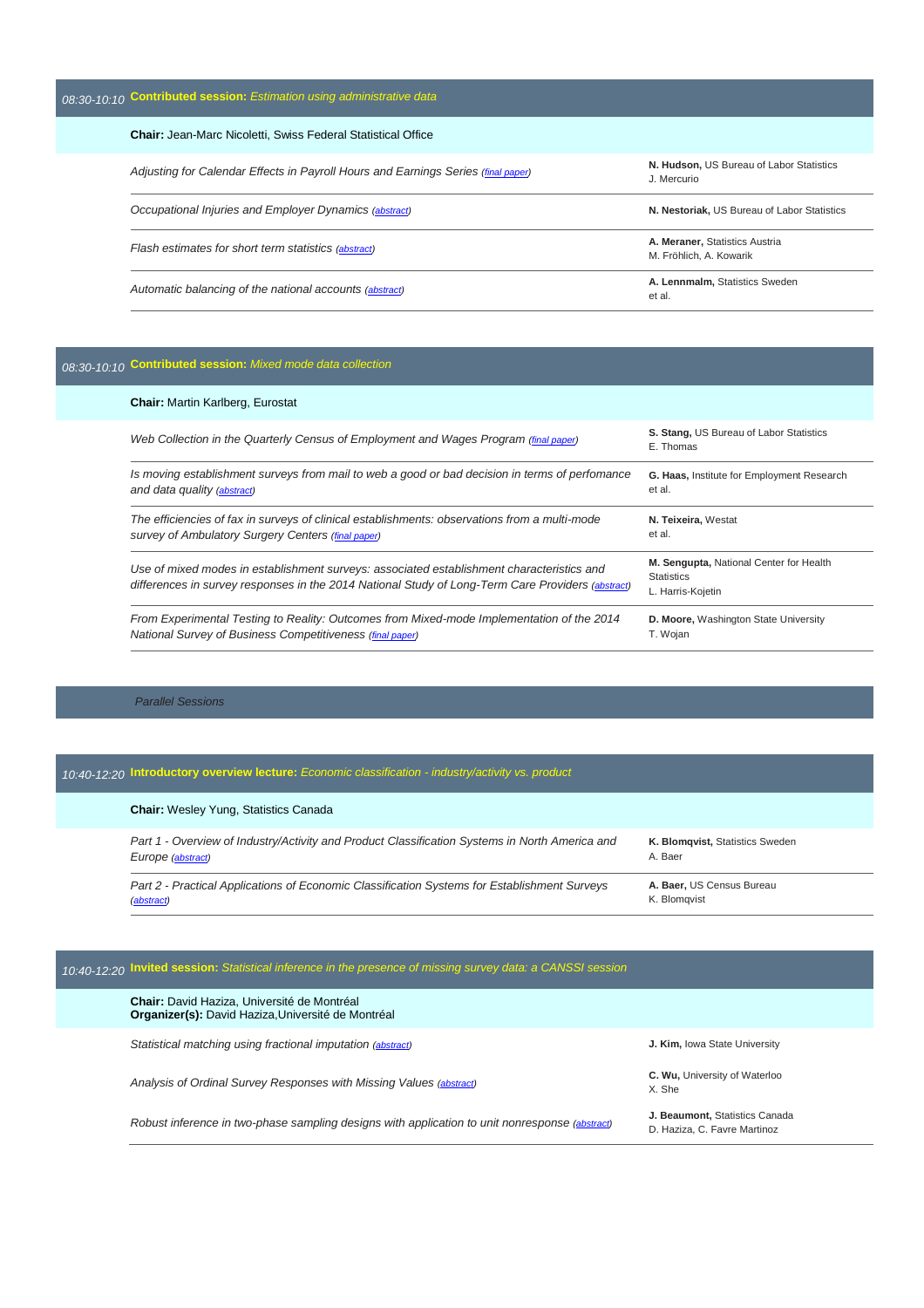| 10:40-12:20 Invited session: The Future of Statistical Units                                                                                                                                    |                                               |
|-------------------------------------------------------------------------------------------------------------------------------------------------------------------------------------------------|-----------------------------------------------|
| <b>Chair: Norbert Rainer, Statistics Austria</b><br><b>Discussant:</b> Steven Vale, United Nations Economic Commission For Europe<br><b>Organizer(s): Peter Struijs, Statistics Netherlands</b> |                                               |
| The desired future system of statistical units from the perspective of Business Statistics (final paper)                                                                                        | P. Struijs, Statistics Netherlands            |
| The desired future system of statistical units from the perspective of National Accounts (abstract)                                                                                             | S. Mahajan, UK Office for National Statistics |
| The desired future system of statistical units from the perspective of globalisation (abstract)                                                                                                 | P. Nielsen, Statistics Denmark                |

# *10:40-12:20* **Topic contributed session:** *Quality, analytic potential and accessibility of linked administrative, survey and commercial data*

| <b>Chair:</b> David Talan, US Bureau of Labor Statistics<br><b>Organizer(s):</b> Manfred Antoni, Institute for Employment Research, Nuremberg |                                                                 |
|-----------------------------------------------------------------------------------------------------------------------------------------------|-----------------------------------------------------------------|
| Longitudinal administrative labour market data - Origin, preparation and access (abstract)                                                    | A. Schmucker, Institute for Employment<br>Research<br>M. Antoni |
| Using administrative data for innovative survey designs: The case of linked employer-employee                                                 | M. Huber, Institute for Employment Research                     |
| data on further training in Germany (abstract)                                                                                                | A. Schmucker                                                    |
| Management Practices and Firm Performance – An Establishment Survey amongst German                                                            | M. Laible, Institute for Employment Research                    |
| Managers (abstract)                                                                                                                           | S. Broszeit                                                     |
| Combining commercial firm data with administrative employer-employee data – methodological                                                    | M. Antoni, Institute for Employment Research                    |
| challenges of linkage, preparation and anonymization (abstract)                                                                               | M. Laible                                                       |

# *10:40-12:20* **Contributed session:** *Administrative data quality issues*

| <b>Chair:</b> Manisha Sengupta, CDC/National Center for Health Statistics                                                                                 |                                                                |
|-----------------------------------------------------------------------------------------------------------------------------------------------------------|----------------------------------------------------------------|
| Using administrative data in establishment surveys in Statistics Finland calculating monthly index<br>of industrial production (IPI) (final paper)        | K. Rautio, Statistics Finland                                  |
| Swiss Structural Business Statistics: Data Harmonization for the Construction of Full-time<br>Equivalents (final paper)                                   | D. Nedyalkova, Swiss Federal Statistical Office<br>D. Assoulin |
| Can administrative tax return data be used to substitute survey data? An assessment of editing<br>and imputing tax data to ensure data quality (abstract) | C. Gaughan, UK Office for National Statistics                  |
| How hard is it to count? Reconciling monthly survey and administrative data: experiences from<br>the Current Employment Statistics program (final paper)  | S. Mance, US Bureau of Labor Statistics<br>C. Manning          |
| Surveys on spatial populations of firms in presence of locational errors (abstract)                                                                       | M. Dickson, University of Trento<br>et al.                     |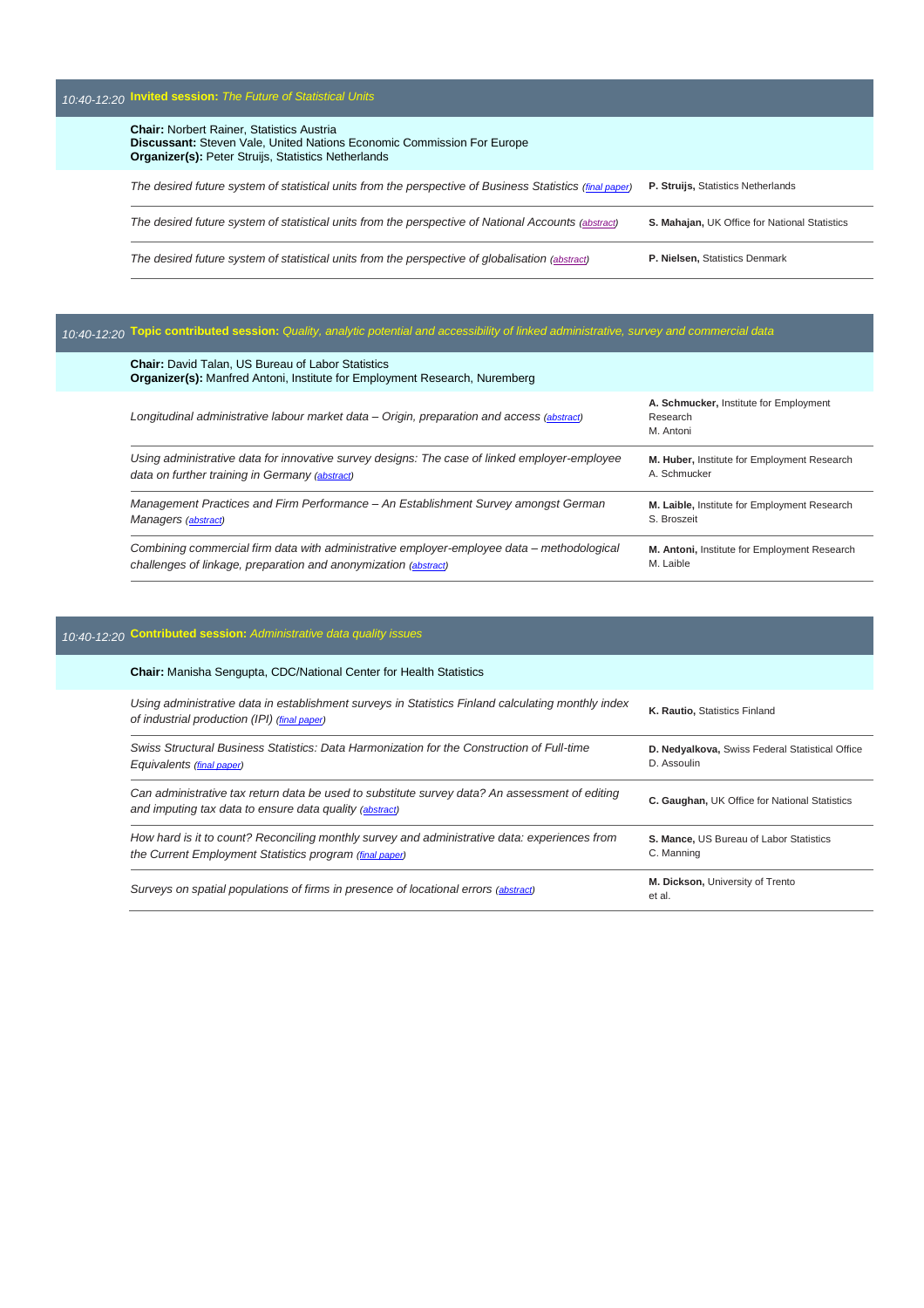#### **Invited session:** *Establishing and maintaining a relationship with businesses: respondent advocate/ombudsman experiences and response<br>13:40-15:20 burden management burden management* **Chair:** Ger Snijkers, Statistics Netherlands **Discussant:** Norbert Rainer, Statistics Austria **Organizer(s):** Ger Snijkers, Deidre Giesen, Statistics Netherlands *Respondent advocacy at Statistics New Zealand [\(final paper\)](http://ww2.amstat.org/meetings/ices/2016/proceedings/Paul%20Brown.pdf)* **P. Brown,** Statistics New Zealand *Respondent Outreach Practices at the US Census Bureau [\(abstract\)](http://ww2.amstat.org/meetings/ices/2016/proceedings/095_ices15Abstract00246.pdf)* **C. Brady,** US Census Bureau *Response burden coordination at Statistics Netherlands (final [paper\)](http://ww2.amstat.org/meetings/ices/2016/proceedings/096_ices15Final00082.pdf)* **A. Vaasen Otten,** Statistics Netherlands D. Giesen *Business Respondent Advocacy at Statistics Canada: Where we've been and where we're going?*  **M. Vella,** Statistics Canada *(final [paper\)](http://ww2.amstat.org/meetings/ices/2016/proceedings/097_ices15Final00301.pdf)*

| 13:40-15:20 Invited session: New Approaches for Agricultural Surveys                                                                                                                                         |                                                                      |
|--------------------------------------------------------------------------------------------------------------------------------------------------------------------------------------------------------------|----------------------------------------------------------------------|
| <b>Chair:</b> Michael Steiner, National Agricultural Statistics Service<br>Discussant: Calogero Carletto, World Bank, Rome<br><b>Organizer(s):</b> Michael Steiner, National Agricultural Statistics Service |                                                                      |
| Agricultural Surveys in the Republic of Georgia (abstract)                                                                                                                                                   | M. Guntsadze, National Statistics Office of<br>Georgia<br>M. Steiner |
| Use of administrative data with the survey of wineries (abstract)                                                                                                                                            | E. Laczka, Hungarian Central Statistical Office                      |
| Challenges in Developing and Implementing a New Survey Program: The Current Agricultural<br><b>Industrial Reports (abstract)</b>                                                                             | <b>B. Rater, National Agricultural Statistics Service</b>            |

### *13:40-15:20* **Topic contributed session:** *New developments in sampling methods for business surveys*

| <b>Chair:</b> Gary Brown, UK Office for National Statistics<br>Discussant: Yves Tillé, University of Neuchatel<br><b>Organizer(s): Paul Smith, University of Southampton</b> |                                                                        |
|------------------------------------------------------------------------------------------------------------------------------------------------------------------------------|------------------------------------------------------------------------|
| Cross-classified sampling for a survey of pharmacies (abstract)                                                                                                              | C. Skinner, London School of Economics and<br><b>Political Science</b> |
| Optimizing sampling designs in establishment surveys (abstract)                                                                                                              | R. Münnich, Trier University<br>U. Friedrich, M. Rupp                  |
| An assessment of balanced sampling for use in business surveys (abstract)                                                                                                    | P. Smith, University of Southampton<br>L. Zhang                        |
| Small area estimation with a lognormal mixed model under informative sampling (abstract)                                                                                     | T. Zimmermann, Federal Statistical Office of<br>Germany<br>R. Münnich  |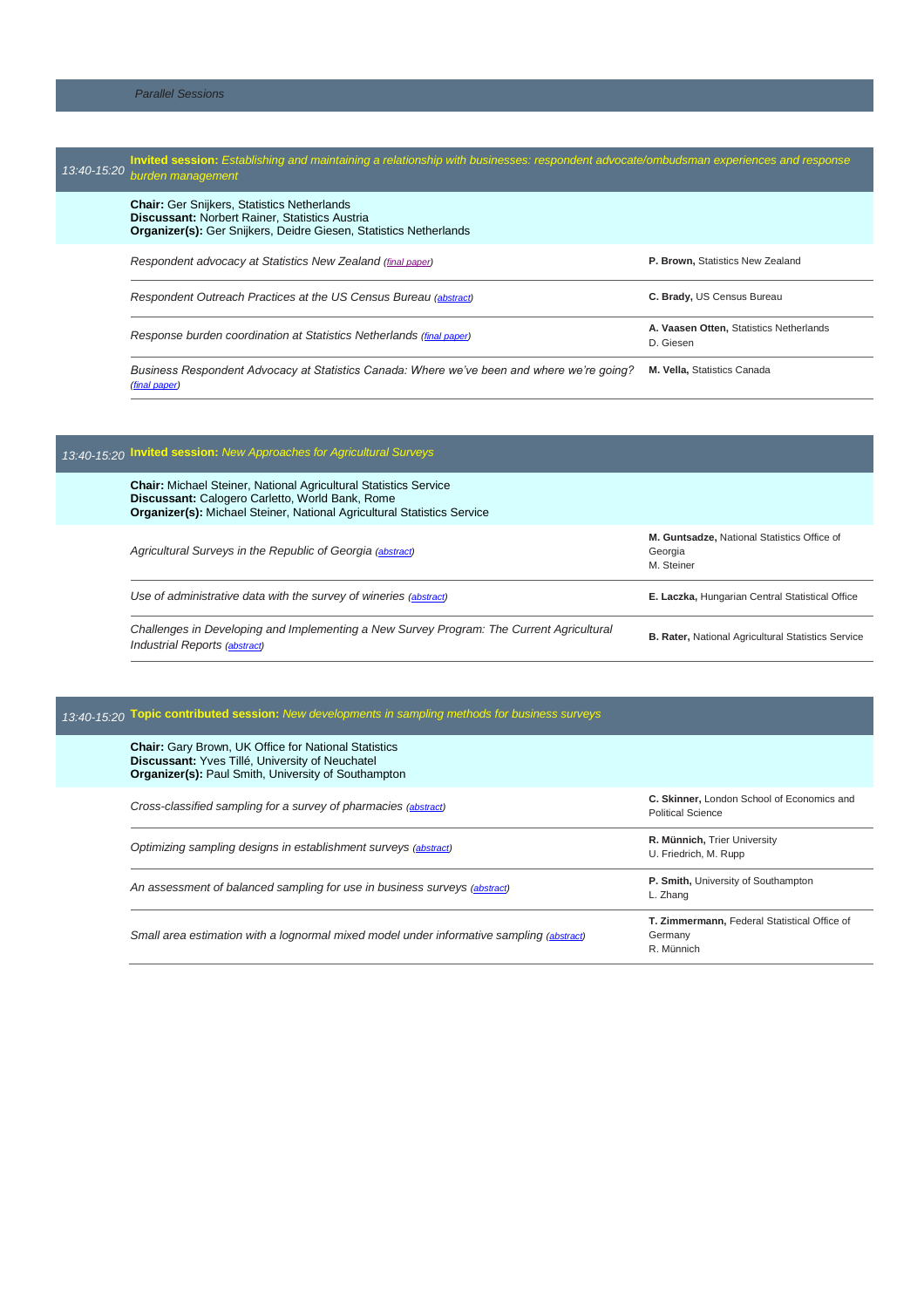## *13:40-15:20* **Contributed session:** *Estimation for nondesign outputs*

**Chair:** *Joakim Malmdin, Statistics Sweden*

| Small area estimation for business statistics: a study on Italian small and medium enterprises<br>(final paper) | F. Rocci, Istat<br>F. Solari, O. Luzi                         |
|-----------------------------------------------------------------------------------------------------------------|---------------------------------------------------------------|
| Sensitivity analysis of the Swedish GDP (abstract)                                                              | D. Lennartsson, Statistics Sweden<br>A. Lennmalm              |
| On inference from convenience samples of establishments (abstract)                                              | <b>B. Hulliger, University of Northwestern</b><br>Switzerland |

## *13:40-15:20* **Contributed session:** *New approaches to survey design and response*

| <b>Chair:</b> Morgan Earp, US Bureau of Labor Statistics                                                                       |                                                                                       |
|--------------------------------------------------------------------------------------------------------------------------------|---------------------------------------------------------------------------------------|
| Unit Nonresponse and Data Quality in an Establishment Mail Survey (abstract)                                                   | <b>D. Williams, Westat</b><br>et al.                                                  |
| Does the Placement of the Linkage Consent Question Matter in Establishment Surveys? (abstract)                                 | J. Sakshaug, University of Manchester<br><b>B.</b> Vicari                             |
| The factorial survey approach in establishment surveys – results from the German BIBB-<br>qualification panel study (abstract) | C. Gerhards, BIBB - German Federal Institute for<br>Vocational Education and Training |
| Design of the Medical Expenditure Panel Survey Medical Organization Survey Component<br>(final paper)                          | S. Cohen. RTI International                                                           |
| Annual reports and models in the production of business statistics (abstract)                                                  | <b>E. Tamm, Statistics Estonia</b><br>M. Põldsaar, R. Nestor                          |

#### *Parallel Sessions*

| 15:50-17:30 Invited session: Integrating administrative data into official statistics                                                                                                                                              |                                                         |  |
|------------------------------------------------------------------------------------------------------------------------------------------------------------------------------------------------------------------------------------|---------------------------------------------------------|--|
| <b>Chair:</b> Nancy Kirkendall, National Academy of Sciences, Committee on National Statistics<br><b>Discussant: Anders Holmberg, Statistics Norway</b><br><b>Organizer(s):</b> Andrew Black and Chen Chen, Statistics New Zealand |                                                         |  |
| Creating New and Improved Business Statistics by Maximising the Use of Administrative Data<br>(final paper)                                                                                                                        | C. Chen, M. Page, J. Steward, Statistics New<br>Zealand |  |
| Using Administrative Data in Monthly Economic Surveys: the Statistics Canada Experience<br>(final paper)                                                                                                                           | M. Renaud, R. Laroche, Statistics Canada                |  |
| Investigating methods for using admin data in ONS business statistics (abstract)                                                                                                                                                   | D. Lewis, UK Office for National Statistics             |  |
| Usability of administrative data – initiatives and common approach (final paper)                                                                                                                                                   | <b>F. Verschaeren, Statistics Belgium</b>               |  |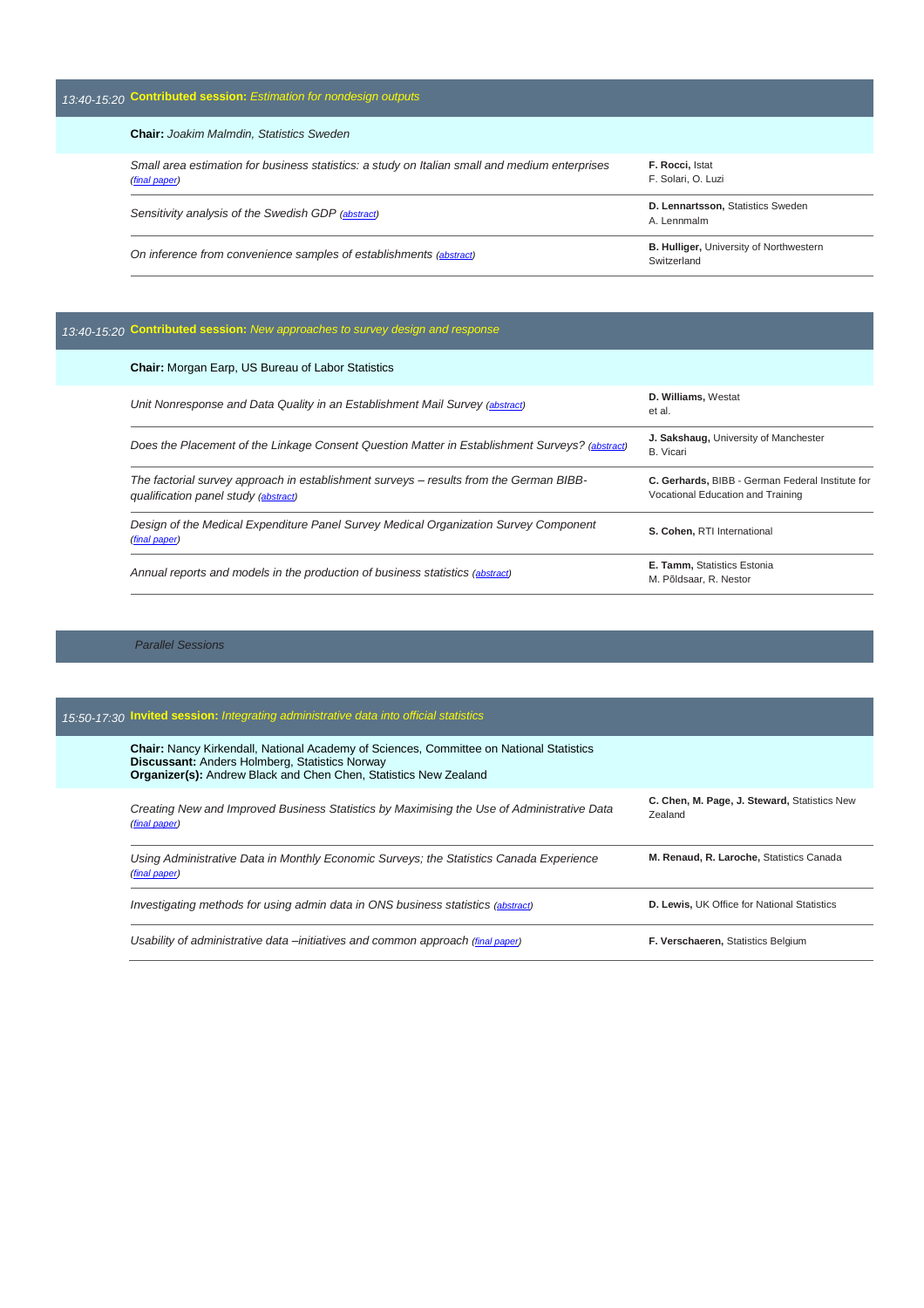#### *15:50-17:30* **Topic contributed session:** *Business process improvement using lean (Six Sigma) method and tools* **Chair:** Siobhan Carey, Department for Business, Innovation and Skills, UK **Organizer(s):** Remco Paulussen, Statistics Netherlands *Using Lean Six Sigma in Business Surveys: a practical example (final [paper\)](http://ww2.amstat.org/meetings/ices/2016/proceedings/Using%20Lean%20Six%20Sigma%20in%20Business%20Surveys%20practical%20example_paper.pdf)* **S. Portillo,** Central Statistics Office Ireland *Strategic planning for continuous improvement - use the Hoshin Kanri X-matrix [\(joint final](http://ww2.amstat.org/meetings/ices/2016/proceedings/118_ices15Final00076.pdf) paper)* **R. Paulussen,** Statistics Netherlands M. Kevers, J. Lammers *The application of "Value Engineering" tools to risk assess the outputs of an NSI. (final [paper\)](http://ww2.amstat.org/meetings/ices/2016/proceedings/119_ices15Final00079.pdf)* **G. Sharp,** UK Office for National Statistics *Achieve a culture of continuous improvement in a statistical environment [\(joint final](http://ww2.amstat.org/meetings/ices/2016/proceedings/120_ices15Final00077.pdf) paper)* **M. Kevers,** Statistics Netherlands J. Lammers, R. Paulussen

#### *15:50-17:30* **Topic contributed session:** *Understanding innovation and entrepreneurship in the U.S. through data integration*

| <b>Chair:</b> Laura Bechtel. US Census Bureau<br><b>Discussant:</b> Lars Vilhuber, Cornell University<br>Organizer(s): Javier Miranda, US Census Bureau |                                          |
|---------------------------------------------------------------------------------------------------------------------------------------------------------|------------------------------------------|
| The Business Dynamics Statistics of Innovative Firms: Linking U.S. Patents with Administrative                                                          | J. Miranda, US Census Bureau             |
| Data on Workers and Firms (abstract)                                                                                                                    | et al.                                   |
| The LBD Initiative: Understanding Innovation and Entrepreneurship in the U.S. (abstract)                                                                | J. Miranda, US Census Bureau<br>K. McCue |
| The Business Dynamics of Exporting Firms: Integrating Trade Transactions Data with Business                                                             | F. Kamal, US Census Bureau               |
| Administrative Data (abstract)                                                                                                                          | J. Miranda, G. Barresse                  |
| Business Dynamics and Workforce Characteristics: Integrating Demographic Data with Business                                                             | M. Stinson, US Census Bureau             |
| Administrative Data (abstract)                                                                                                                          | K. McCue, C. Trillo                      |

#### *15:50-17:30* **Contributed session:** *Questionnaire design*

| <b>Chair:</b> Eva Belak, Statistical Office of the Republic of Slovenia                                                      |                                                                          |
|------------------------------------------------------------------------------------------------------------------------------|--------------------------------------------------------------------------|
| Improving questionnaires in Business Surveys: Cognitive Pretesting in the IAB-Establishment<br>Panel (abstract)              | S. Kohaut, Institue for Employment Research<br>I. Möller. E. Peter       |
| Second European Survey of Enterprises on New and Emerging Risks (ESENER-2) -<br>Questionnaire development process (abstract) | X. Irastorza, European Agency for Safety and<br><b>Health at Work</b>    |
| Harmonisation and the Electronic Data Collection Program (abstract)                                                          | <b>I. Sidney, UK Office for National Statistics</b><br>C. Wroth-Smith    |
| Using Graphics in Data Collection to Aid Respondent Comprehension (final paper)                                              | R. Morrison, National Science Foundation<br>H. St.Onge                   |
| Insights and Issues from the 4th International Workshop on Business Data Collection<br>Methodology (abstract)                | <b>G. Snijkers, Statistics Netherlands</b><br>D. Willimack. G. Haraldsen |

### *15:50-17:30* **Contributed session:** *Estimation using linked and combined data*

| <b>Chair:</b> Li-Chun Zhang, University of Southampton, Statistics Norway                                                   |                                                              |
|-----------------------------------------------------------------------------------------------------------------------------|--------------------------------------------------------------|
| Complementary facility and population surveys for identifying barriers to health care in developing<br>countries (abstract) | A. Levine, University of Washington<br>et al.                |
| Developments in Model-based Estimation of County Level Agricultural Estimates (final paper)                                 | N. Cruze, National Agricultural Statistics Service<br>et al. |
| Enterprises in International Trade. Gaining Information by combining different data sources.<br>(abstract)                  | <b>I. Duarte Fernandes. Destatis</b>                         |
| Derivation of complex economic indicators through statistical matching (abstract)                                           | G. Seri. D. Ichim. Istat<br>et al.                           |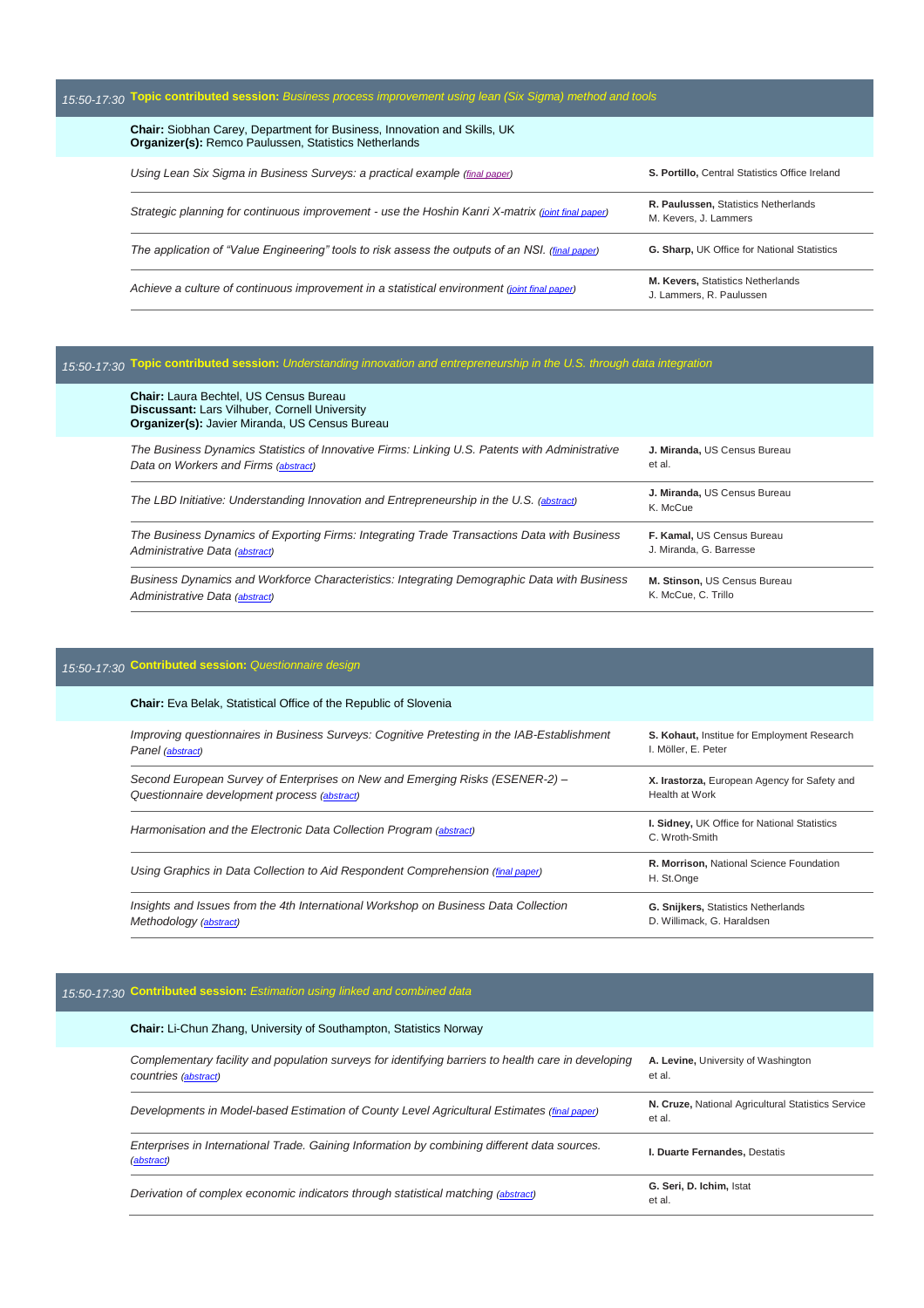#### *15:50-17:30* **Contributed session:** *Survey collection and processing systems*

#### **Chair:** Andrew Baer, US Census Bureau *Reviewing the orchard survey in Germany 2017 (final [paper\)](http://ww2.amstat.org/meetings/ices/2016/proceedings/134_ices15final00060.pdf)* **W. Hauschild,** Federal Statistical Office of Germany *Steps towards process standardisation in mixed mode data collection from enterprises in the Statistical Office of the Republic of Slovenia [\(abstract\)](http://ww2.amstat.org/meetings/ices/2016/proceedings/135_ices15Abstract00055.pdf)* **M. Noc Razinger,** Statistical Office of the Republic of Slovenia *Use of the Information and communications technology (ICT) in National Economic Surveys of Mexico: advantages and challenges [\(abstract\)](http://ww2.amstat.org/meetings/ices/2016/proceedings/136_ices15Abstract00126.pdf)* **J. Rios,** Instituto Nacional de Estadística y Geografía *Building a common production environment - The Swedish experience (final [paper\)](http://ww2.amstat.org/meetings/ices/2016/proceedings/137_ices15Final00203.pdf)* **J. Erikson, M. Odencrants,** Statistics Sweden *Developing a Taxonomy and Lexicon of Terms and Concepts for the US Bureau of Labor Statistics [\(abstract\)](http://ww2.amstat.org/meetings/ices/2016/proceedings/138_ICES15Abstract00330.pdf)* **D. Gillman,** US Bureau of Labor Statistics et al.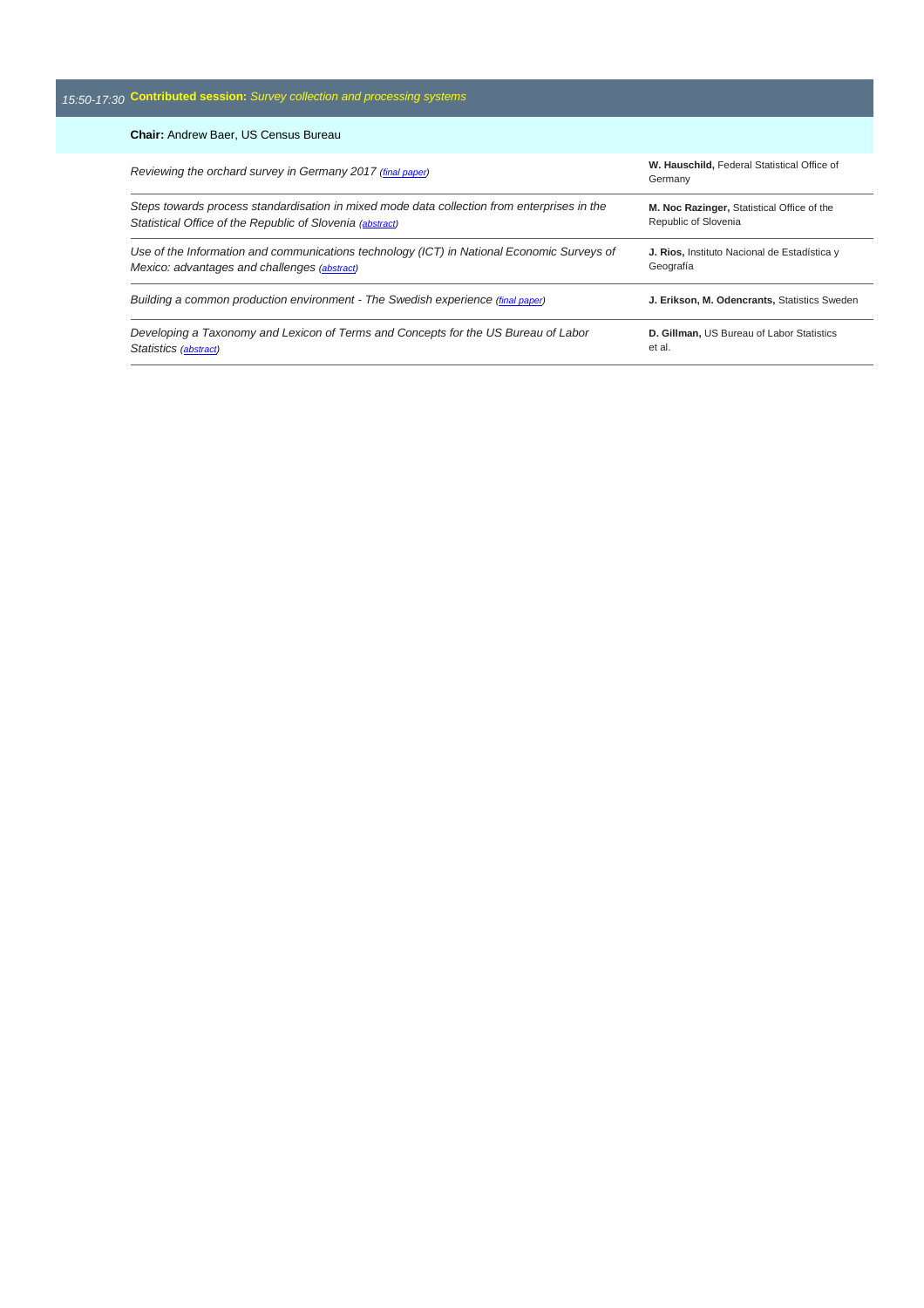#### **Thursday, June 23**

#### *Parallel Sessions*

| 08:30-10:10 Introductory overview lecture: Disclosure avoidance methods |                                                                                      |
|-------------------------------------------------------------------------|--------------------------------------------------------------------------------------|
| <b>Chair:</b> Gary Brown, UK Office for National Statistics             |                                                                                      |
| Statistical Disclosure Methods for Microdata (abstract)                 | A. Oganian, Georgia Southern University and<br>National Center For Health Statistics |
| Statistical Disclosure Methods for Tabular Data (abstract)              | J. Salazar Gonzalez, Universidad De La Laguna                                        |

# *08:30-10:10* **Invited session:** *Developing and mainstreaming business statistics – Best practices and challenges in low and middle income countries*

| <b>S. Pillay, Statistics South Africa</b><br>J. de Beer       |
|---------------------------------------------------------------|
| A. Blancas, National Institute of Statistics and<br>Geography |
| Z. Msokwa, Africa Statistical Solutions                       |
| S. Mohd Din, Department of Statistics Malaysia<br>N. Mansor   |
|                                                               |

#### **Topic contributed session:** *The future of business data collection - Experiences with integrated and automated data collection, Standard 08:30-10:10* Rusiness Reporting (SBR) and XBRI *Business Reporting (SBR) and XBRL*

| <b>Chair:</b> Ger Snijkers, Statistics Netherlands<br><b>Organizer(s):</b> Ger Snijkers, Gert Buiten, Statistics Netherlands |                                                                         |
|------------------------------------------------------------------------------------------------------------------------------|-------------------------------------------------------------------------|
| Integrated Survey Management System: Statistics Portugal experience (abstract)                                               | P. Saraiva dos Santos, Statistics Portugal                              |
| Harmonizing Financial Information from Businesses at Statistics Canada (final paper)                                         | A. Born, Statistics Canada                                              |
| Automated data collection and reuse of concepts in order to minimize the burden (final paper)                                | A. Erikson, J. Erikson, C. Hertzman, Statistics<br>Sweden               |
| Issues in automated data collection for financial information in the Netherlands (final paper)                               | <b>G. Buiten, Statistics Netherlands</b><br>G. Snijkers, R. van de Boom |

### *08:30-10:10* **Contributed session:** *Estimation including nonsampling error*

| <b>Chair: John Dixon, US Bureau of Labor Statistics</b>                                             |                                                            |
|-----------------------------------------------------------------------------------------------------|------------------------------------------------------------|
| Extrapolating a model beyond the sample. An application to cut-off sampling (abstract)              | D. Hedlin, Stockholm University                            |
| Calibration for nonresponse treatment using auxiliary information at different levels (final paper) | P. Andersson, Stockholm University<br>C. Särndal           |
| Sensitivity of Econometric Estimates to Nonresponse Adjustment (final paper)                        | J. Sanchez, University of California Los Angeles           |
| Total Survey Error in the Swedish PPI/SPPI (abstract)                                               | K. Strandberg, Statistics Sweden,<br>A. Norberg, M. Fridén |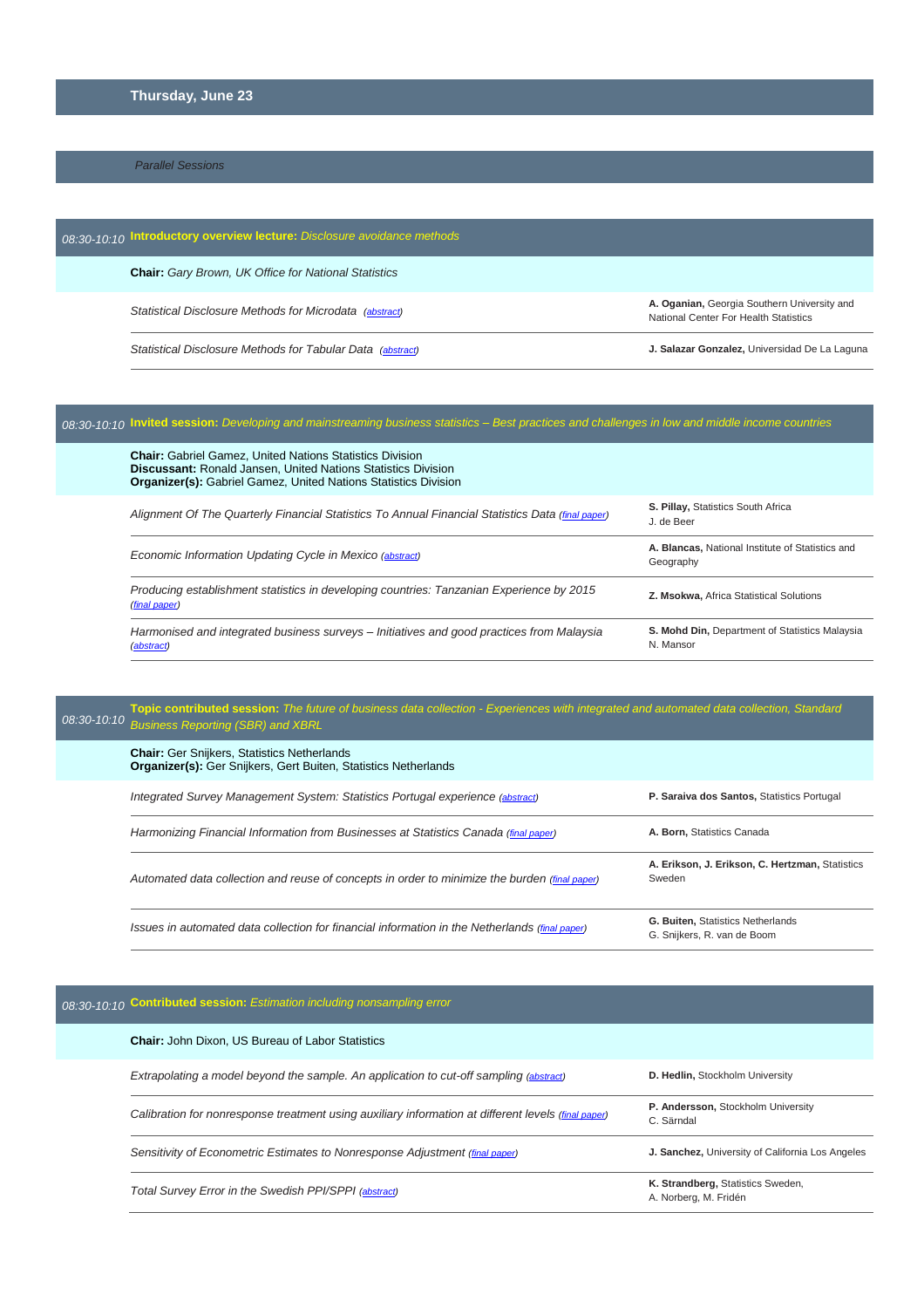#### **Chair:** *Anders Holmberg, Statistics Norway*

| Challenges and Benefits of Producing Business Statistics within a Highly Centralized Model<br><i>(final paper)</i>                                                                 | D. Ravindra, Statistics Canada                           |
|------------------------------------------------------------------------------------------------------------------------------------------------------------------------------------|----------------------------------------------------------|
| Management of business surveys and production of economic statistics; perspectives from the<br>U.S. Bureau of Labor Statistics' Current Employment Statistics survey (final paper) | K. Robertson, US<br>Bureau of Labor<br><b>Statistics</b> |
| Integrating Project Management into the Survey Life Cycle at the US Census Bureau (abstract)                                                                                       | J. Eanes, US Census Bureau                               |
| Challenges in Moving Research into the Operational Production Environment (final paper)                                                                                            | W. Barboza, National Agricultural Statistics<br>Service  |

# *08:30-10:10* **Contributed session:** *Measuring and improving data quality*

| <b>Chair:</b> Mojca Bavdaz, University of Ljubljana                                                |                                                    |
|----------------------------------------------------------------------------------------------------|----------------------------------------------------|
| Verification of incoming data and ongoing quality assurance during CAPI data collection (abstract) | K. Shackelford, University of Washington<br>et al. |
| An analysis of the quality of a NACE code based on answers to a survey (abstract)                  | T. Deroyon, INSEE                                  |
| Can data quality be enhanced through early notifications to responding agencies? (abstract)        | <b>C. Ellis. RTI International</b><br>et al.       |
| A system for continuous control of the NACE code in the Swiss business register (final paper)      | M. Ferster, Swiss Federal Statistical Office       |
| <b>Exploring Response Data to Inform Questionnaire Design (abstract)</b>                           | D. Willimack, US Census Bureau<br>et al.           |

*Parallel Sessions*

| 10:40-12:20 Invited session: The unit problem in business statistics                                                                             |                                                                 |
|--------------------------------------------------------------------------------------------------------------------------------------------------|-----------------------------------------------------------------|
| <b>Chair: Paul Smith, University of Southampton</b><br><b>Organizer(s):</b> Li-Chun Zhang, University of Southampton                             |                                                                 |
| A first assessment of the impact of profiling on sampling (final paper)                                                                          | R. Le Gleut, INSEE<br>A. Levieil. É. Martal                     |
| Resolving Differences in Statistical Units: Statistics Canada's Experiences with Using<br>Administrative Data in Economic Programs (final paper) | L. Jang, Statistics Canada                                      |
| Exploring the effect of time-related classification errors on accuracy of growth rates in business<br>statistics (final paper)                   | A. van Delden, Statistics Netherlands<br>S. Scholtus, J. Burger |
| Estimating population size from multisource data with coverage and unit errors (final paper)                                                     | M. Di Zio, Istat                                                |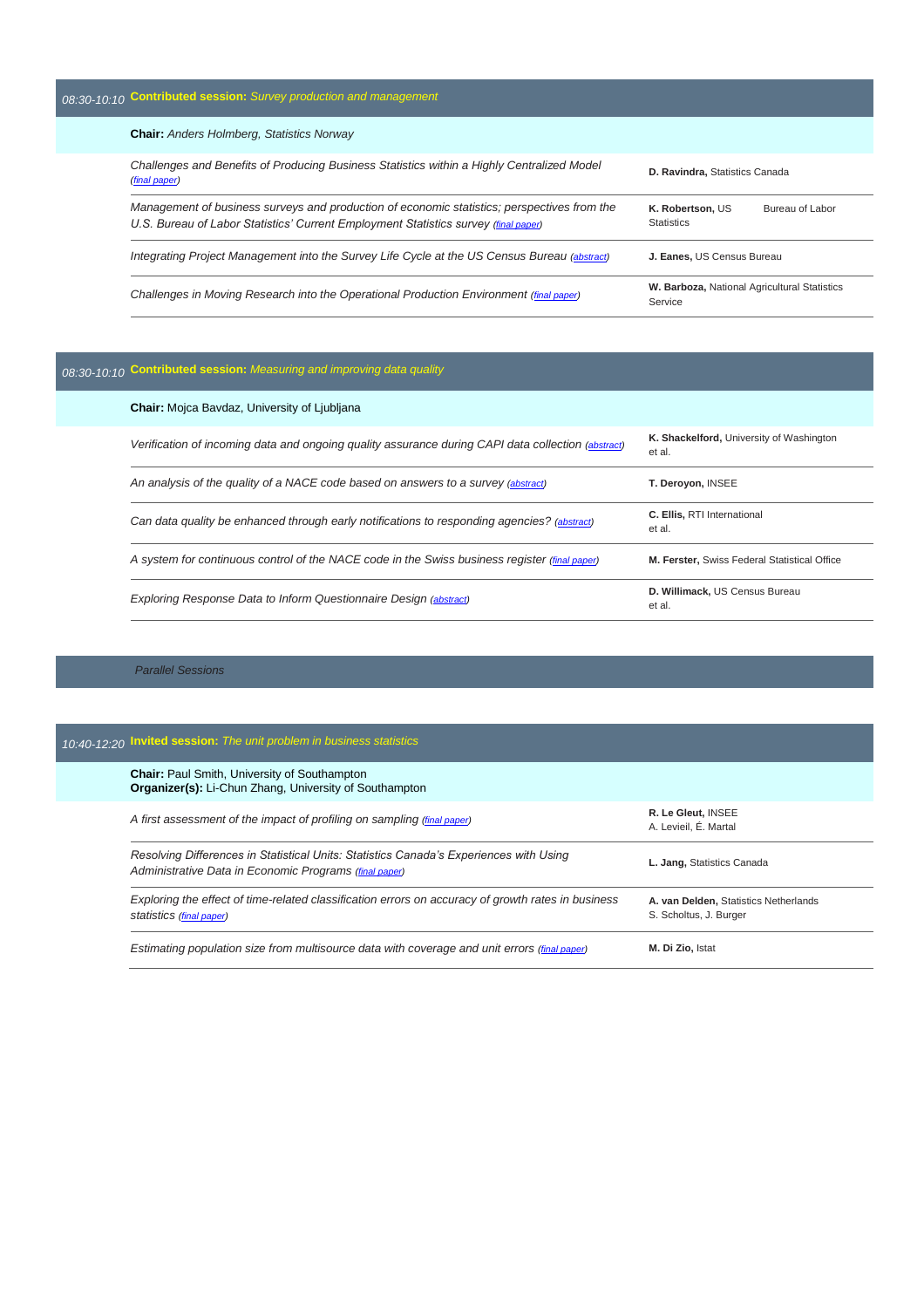| $10:40 - 12:20$ | Topic contributed session: Data Warehouses - efficient and effective use of data science to reduce costs, improve timeliness and re-use<br>data in the production of business statistics |                                                                                           |
|-----------------|------------------------------------------------------------------------------------------------------------------------------------------------------------------------------------------|-------------------------------------------------------------------------------------------|
|                 | <b>Chair:</b> Pete Brodie, UK Office for National Statistics<br><b>Organizer(s):</b> Gary Brown, UK Office for National Statistics                                                       |                                                                                           |
|                 | A user manual for building and operating a statistical data warehouse (abstract)                                                                                                         | <b>G. Brown, UK Office for National Statistics</b><br>H. Goossens, Statistics Netherlands |
|                 | YTY - integrated production system for business statistics in Statistics Finland (final paper)                                                                                           | A. Santaharju, Statistics Finland                                                         |
|                 | Developing an Integrated Business Survey System for Northern Ireland (abstract)                                                                                                          | J. Gillan, Northern Ireland Statistics and<br>Research Agency<br>et al.                   |
|                 | Portuguese Statistical Data Warehouse solution for Structural Business Statistics but not for the<br><b>Business Register (abstract)</b>                                                 | S. Quaresma, Statistics Portugal                                                          |

# *10:40-12:20* **Topic contributed session:** *Multi-method questionnaire testing in establishment surveys*

| <b>Chair: Jennifer Beck, US Census Bureau</b><br><b>Organizer(s):</b> Jaki McCarthy, National Agricultural Statistics Service |                                                            |
|-------------------------------------------------------------------------------------------------------------------------------|------------------------------------------------------------|
| Combining Multiple Questionnaire Testing Methods: the Bento Box Approach in the 2017 Census                                   | J. McCarthy, National Agricultural Statistics              |
| of Agriculture Testing (final paper)                                                                                          | Service                                                    |
| Developing and Testing New Survey Questions: The Example of New Questions on the Role of                                      | D. Miller, National Agricultural Statistics Service        |
| Women and New/Beginning Farm Operators (final paper)                                                                          | et al.                                                     |
| Using Analysis of Field Test Results to Evaluate Questionnaire Performance (final paper)                                      | K. Ott, National Agricultural Statistics Service<br>et al. |
| Developing and Evaluating a Short Form: Results and Recommendations from tests of a form                                      | D. Moore, Washington State University                      |
| designed to reduce questionnaire length (final paper)                                                                         | K. Ott. A. Gertseva                                        |

# *10:40-12:20* **Contributed session:** *Managing respondent load*

#### **Chair:** Wim Kloek, Eurostat

| Nonresponse Adjustment in the IAB Job Vacancy Survey (abstract)                                                                 | C. Röttger, Institute for Employment Research             |
|---------------------------------------------------------------------------------------------------------------------------------|-----------------------------------------------------------|
| Considerations for designing and selecting a panel of law enforcement agencies in the United<br>States (final paper)            | M. Berzofsky, RTI International<br>S. Zimmer, B. Shook-Sa |
| Comparing expected average response burden with actual burden distribution (final paper)                                        | J. Delaney, Central Statistics Office, Ireland            |
| Using Quantile Regression to Model Revisions Due to Late Reporting in the Current Employment<br>Statistics Survey (final paper) | J. Dixon, US Bureau of Labor Statistics                   |

# *10:40-12:20* **Contributed session:** *New approaches to Survey design*

| <b>Chair:</b> Rebecca L. Morrison, National Science Foundation                                                                                                                                                    |                                                     |
|-------------------------------------------------------------------------------------------------------------------------------------------------------------------------------------------------------------------|-----------------------------------------------------|
| Quantifying U.S. Urban Agriculture: A Pilot Study (abstract)                                                                                                                                                      | L. Young, National Agricultural Statistics Service  |
| Surveying Military Personnel: A Methodological Review (abstract)                                                                                                                                                  | Z. Wang, Defence Research and Development<br>Canada |
| Measuring the requirements of work: Developing a survey to provide information on the physical,<br>cognitive, and environmental demands of today's jobs and the preparation needed to perform<br>them. (abstract) | P. Doyle, US Bureau of Labor Statistics             |
| International School Surveys: Challenges and Solutions (abstract)                                                                                                                                                 | S. Amer, RTI International<br>et al.                |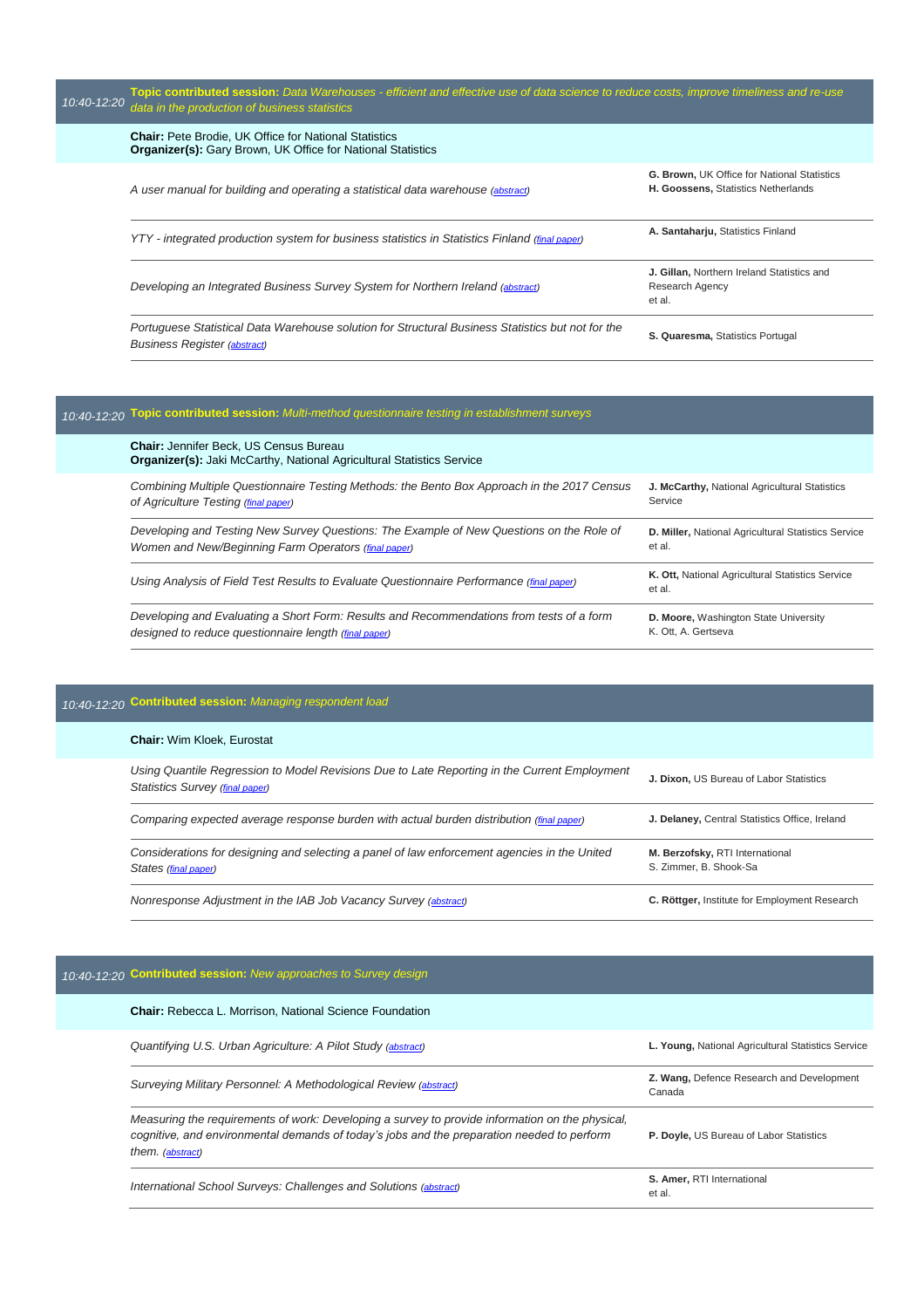| 10:40-12:20 Student Contest: Imputing multivariate data from two business populations - results of the ICES-V student contest  |                                                |  |
|--------------------------------------------------------------------------------------------------------------------------------|------------------------------------------------|--|
| <b>Chair:</b> Katherine J. Thompson, US Census Bureau                                                                          |                                                |  |
| Developing a Student Contest for the ICES-V Conference. (final paper)                                                          | K. Thompson, US Census Bureau                  |  |
| Multivariate Regression Imputation Approach to the Analysis of Item Nonresponse in a Retail<br>Trade Survey Data (final paper) | <b>D. Lee, lowa State University</b>           |  |
| Nonparametric Bootstrap to Generate Synthetic Population to Handle Complex Missing Data<br>Problems (abstract)                 | H. Sang, Iowa State University<br>Z. Wang      |  |
| Imputation Procedure and Inference in the Presence of Imputed Data: Application to Industries<br>(abstract)                    | J. Miron, Universite de Neuchatel<br>A. Vallee |  |

*Parallel Sessions*

## *13:40-15:20* **Introductory overview lecture:** *Big data* **Chair:** Silvia Biffignandi, University of Bergamo *Practical Applications of Big Data for Official Statistics [\(abstract\)](http://ww2.amstat.org/meetings/ices/2016/proceedings/Struijis_Abstract.pdf)* **P. Struijs, B. Braaksma,** Statistics Netherlands *Overview of Big Data Research in European Statistical Agencies (final [paper\)](http://ww2.amstat.org/meetings/ices/2016/proceedings/187_ices15Final00346.pdf)* **M. Karlberg,** Eurostat et al.

## *13:40-15:20* **Invited session:** *The Influence of Business Register Quality*

| <b>Chair:</b> Richard Penny, Statistics New Zealand<br><b>Discussant:</b> Andrew Allen, UK Office for National Statistics<br><b>Organizer(s):</b> Christopher Bryant, Statistics New Zealand |                                                                                           |
|----------------------------------------------------------------------------------------------------------------------------------------------------------------------------------------------|-------------------------------------------------------------------------------------------|
| Methods and Challenges of Quality Measurement at Finnish Business Register (final paper)                                                                                                     | H. Heljala, Statistics Finland                                                            |
| Business Register as the backbone of statistics; challenges and opportunities regarding Business<br>Register and outcome quality (final paper)                                               | I. Salemink, Statistics Netherlands<br>et al.                                             |
| How to communicate the contents of the quality indicators of a Statistical Business Register<br>(abstract)                                                                                   | P. Salamin, University of Applied Sciences and<br>Arts Western Switzerland<br>F. Tomasini |
| Dated - undated - outdated: The issue of time stamps and reference dates in Business Register<br>data (final paper)                                                                          | R. Sturm, Federal Statistical Office Germany                                              |

### *13:40-15:20* **Topic contributed session:** *Measuring the cost of payments for merchants and financial institutions*

| <b>Chair: Kevin Moore, Board of Governors of the Federal Reserve System</b><br>Discussant: Bjorn Segendorf, Sveriges Riksbank<br>Organizer(s): Kim Huynh, Bank of Canada |                                                                               |
|--------------------------------------------------------------------------------------------------------------------------------------------------------------------------|-------------------------------------------------------------------------------|
| A Survey of Payments to Businesses in the U.S.: Can a Survey Cost-Effectively Measure Share<br>of the Till? (abstract)                                                   | G. Gerdes, United States Federal Reserve Board<br>of Governors                |
| Sampling frame construction in the 2015 Bank of Canada Retailer Cost of Payments Survey<br>(final paper)                                                                 | A. Welte. Bank of Canada<br>C. Jones                                          |
| Maximizing Item-Level Responses through Adaptive Design in a Financial Institution Survey:<br>Findings from the Federal Reserve Payments Study (abstract)                | X. Liu, United States Federal Reserve Board of<br>Governors<br>G. Gerdes      |
| Chargebacks: Another Payment Card Acceptance Cost for Merchants (abstract)                                                                                               | F. Hayashi, Federal Reserve Bank of Kansas City<br>R. Sullivan, Z. Markiewicz |